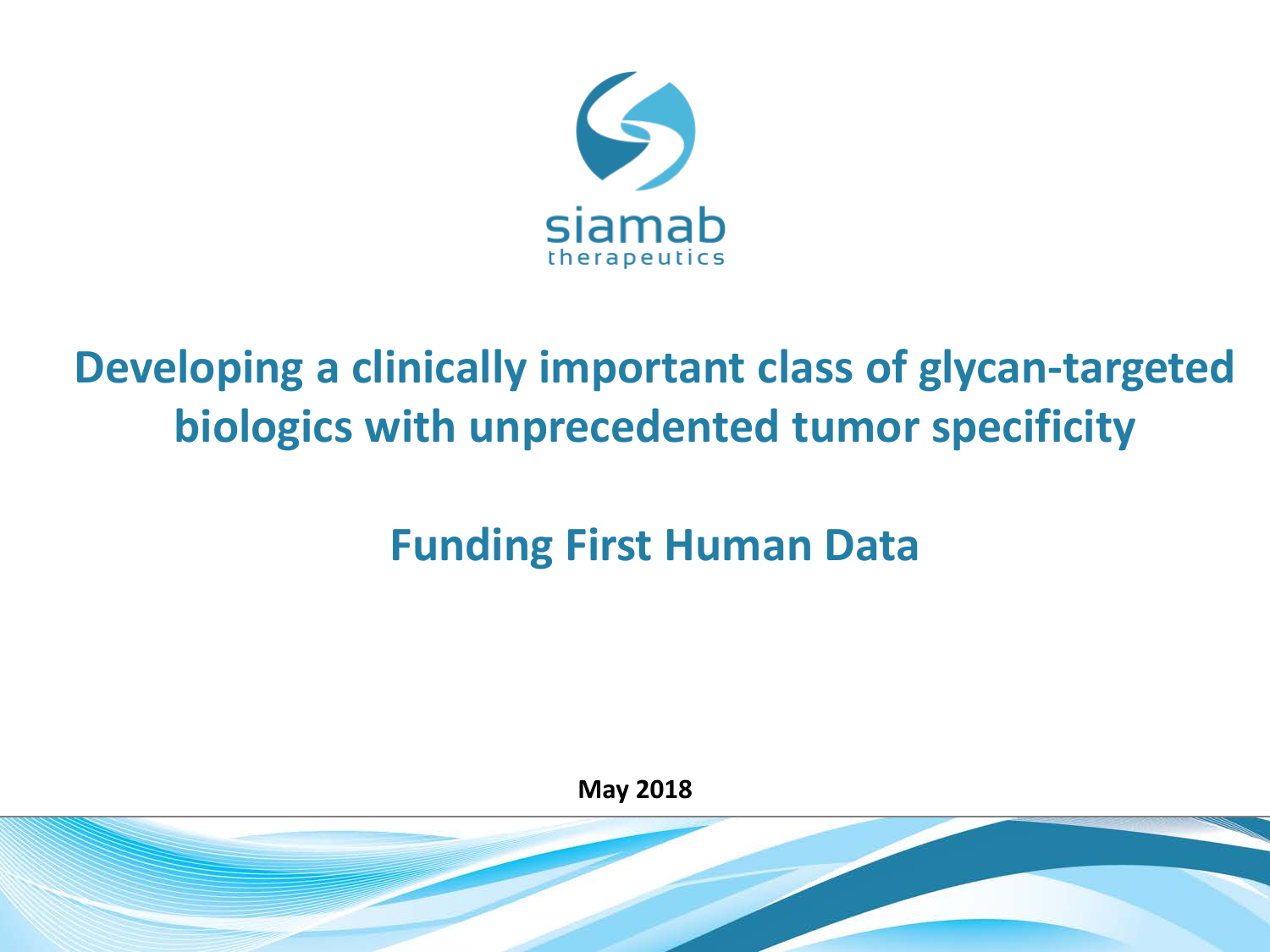

## **Siamab platform unlocks exciting but historically challenging target space**

- Glycans: cancer specific & immunosuppressive/chemoresistant
- Initiated discovery collaboration w/ Boehringer Ingelheim using Siamab's platform in 2017

## **Lead ST1-ADC program moving rapidly to clinical trials in ovarian cancer**

- Compelling efficacy in multiple xenograft & PDX models
- Favorable safety profile in pilot cyno tox study

## **Raising \$15-20m B-round to fund through clinical proof of concept**

- Raised \$14m A round from Novartis, Momenta, family offices to date
- \$3m+ in grants won to date

### **Seeking lead institutional investor**

– Alternative funding history – highly capital efficient but challenging to transition

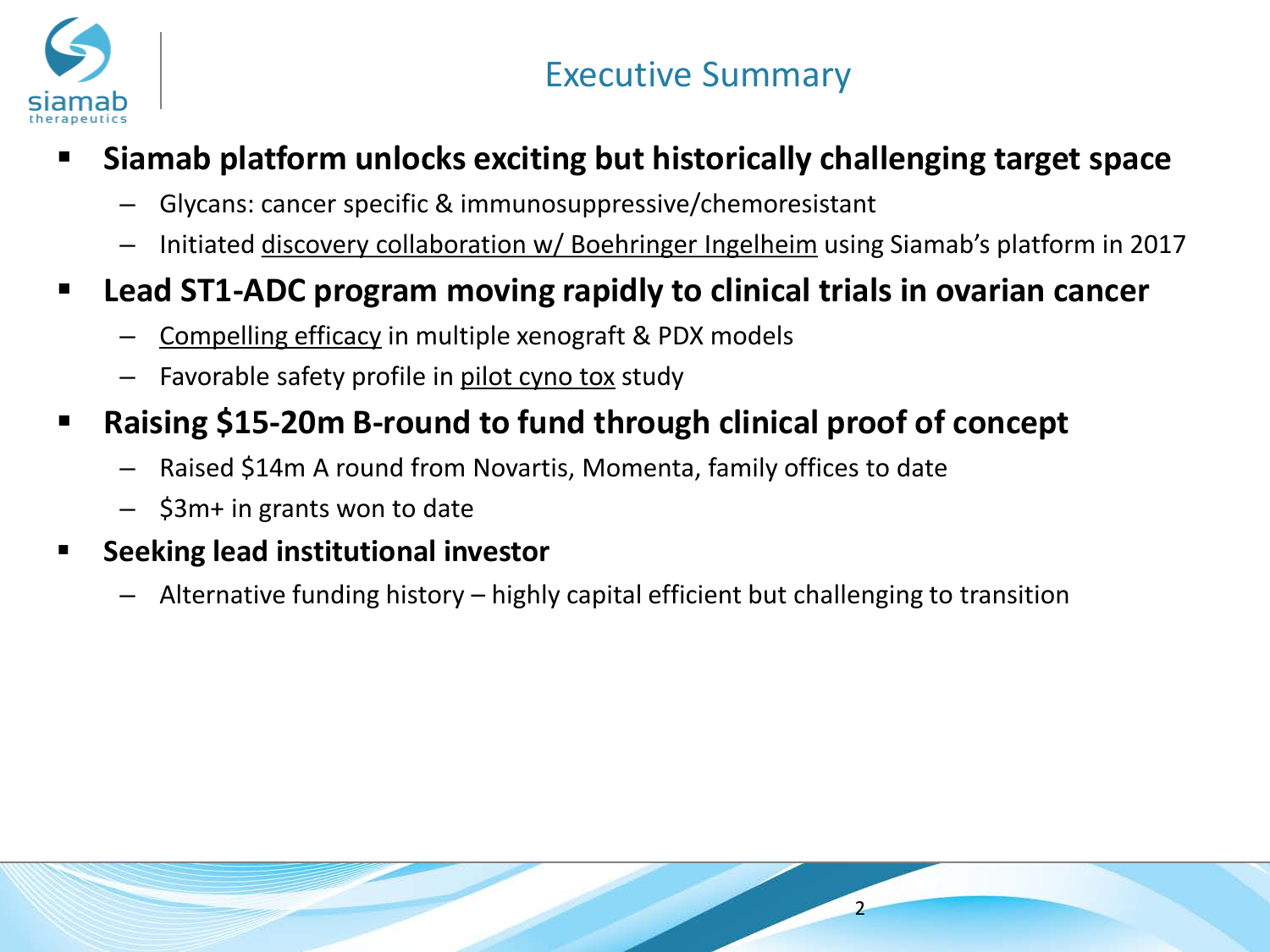## Cancers Consistently Alter Glycosylation Multiple TACA Targets: Tumor Associated Carbohydrate Antigens

siamat therapeutics



Le": Lewis A; Le": Lewis X; Le": Lewis Y; N-Gc: N-glycolyl; pSA: Polysialic acid; SCLC: Small-cell lung cancer; sTn: Sialyl Thomsen-nouvelle; TF: Thomsen-Freidenreich; Tn: Thomsen nouvelle.<br>Data from [32,48,51,145,148,313-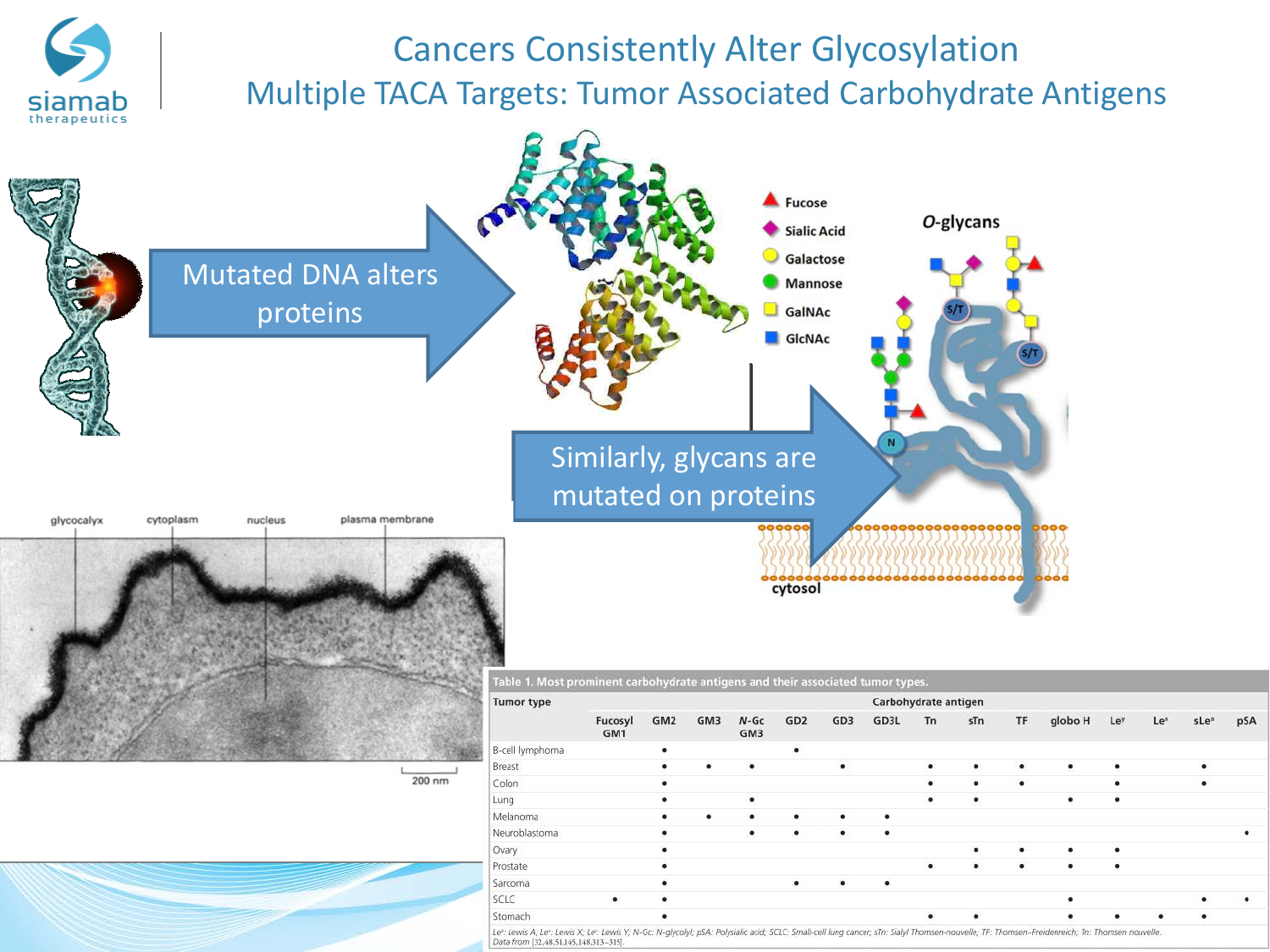

TACAs Promote an Aggressive, Immunosuppressive Phenotype Attractive but Challenging Targets

- **F** Suppress innate immunity (MDSCs and NK cells)
- **Confer chemoresistance and a cancer stem-cell phenotype**
- **Enable tissue invasion & metastases**

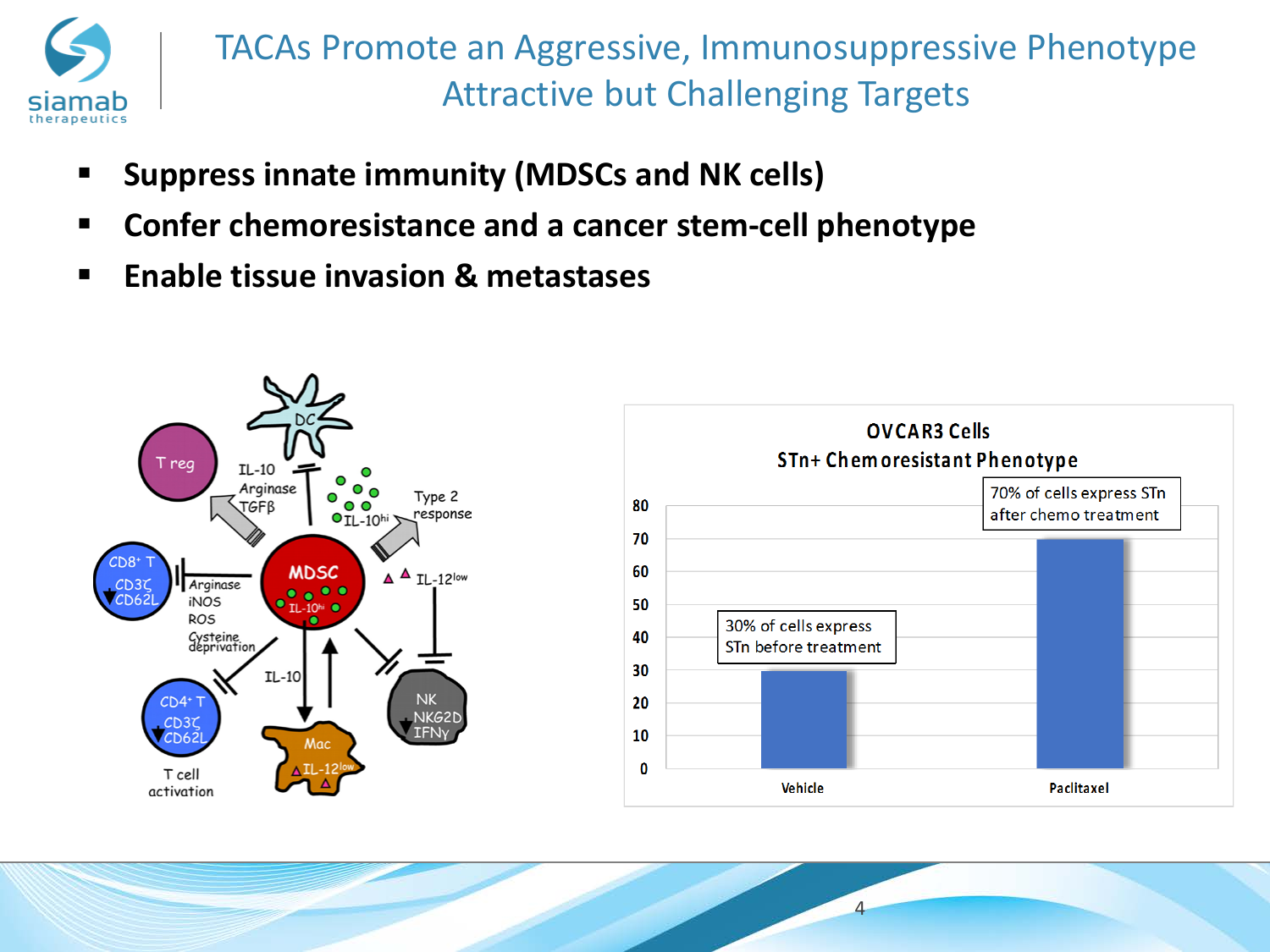

- **Target is the glycan itself – not the glycoprotein**
	- Binds multiple glycoproteins
- **Glycan-binding mAbs – rare to find with high affinity and specificity**
	- Multiple format potential ADC, TCR/bispecific, CAR-T
- **Siamab's platform solves this problem**
	- Validated with lead program and Boehringer Ingelheim collaboration
- **Pharma needs new targets!**

## **Siamab's glycan microarray confirms anti-glycan binding specificity**

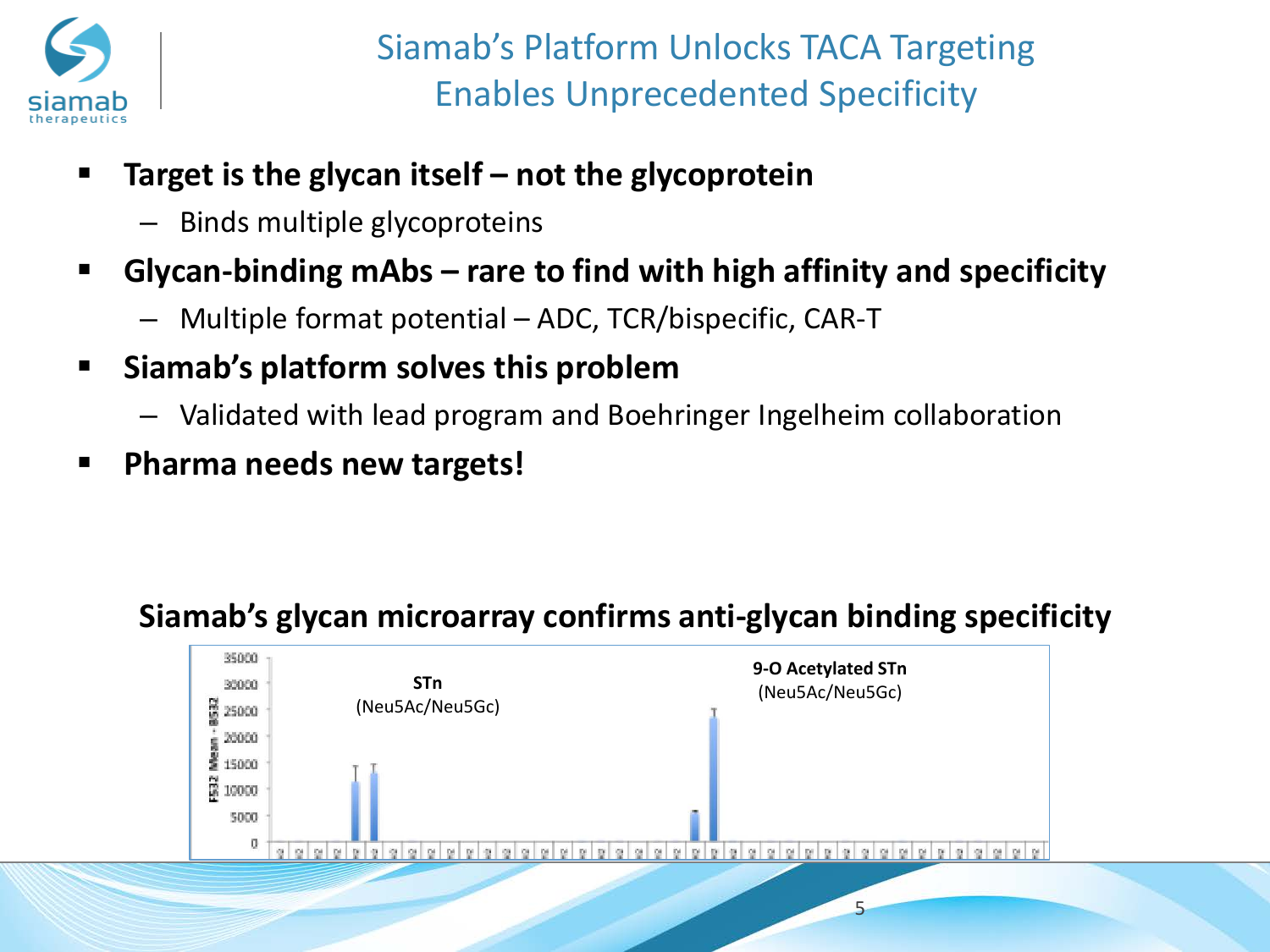<span id="page-5-0"></span>

## Siamab Pipeline

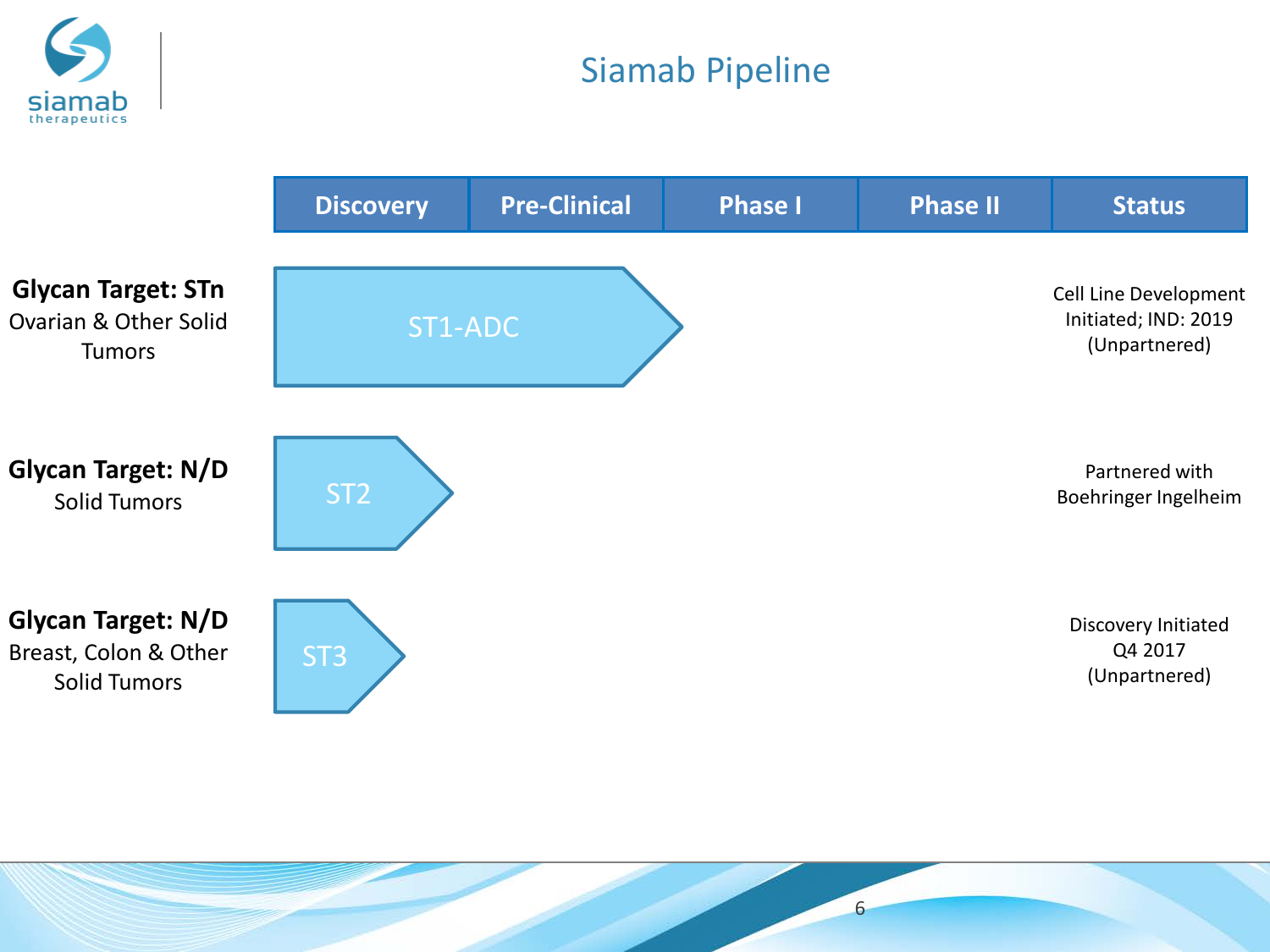

7

## **Jeff Behrens, MBA, MS, President & CEO**

- Biogen Idec Incubator: co-founder, led 3 deals
- Alnylam, led alliance with Takeda pharmaceuticals
- Edimer, Third Rock Ventures

## **Dan Dransfield, PhD, SVP R&D**

- Dyax, ArQule, Tokai
- Tufts, Yale, Medical College of Georgia

## **Gregg Beloff, JD, MBA, CFO**

– Cerulean Pharma, Immunogen, Archemix

## **Rebecca Dabora, PhD, Consulting Head of CMC**

– Biogen, Altus, Merck

## **William Slichenmyer, MD, Consulting CMO**

– Pfizer, Merrimack, Aveo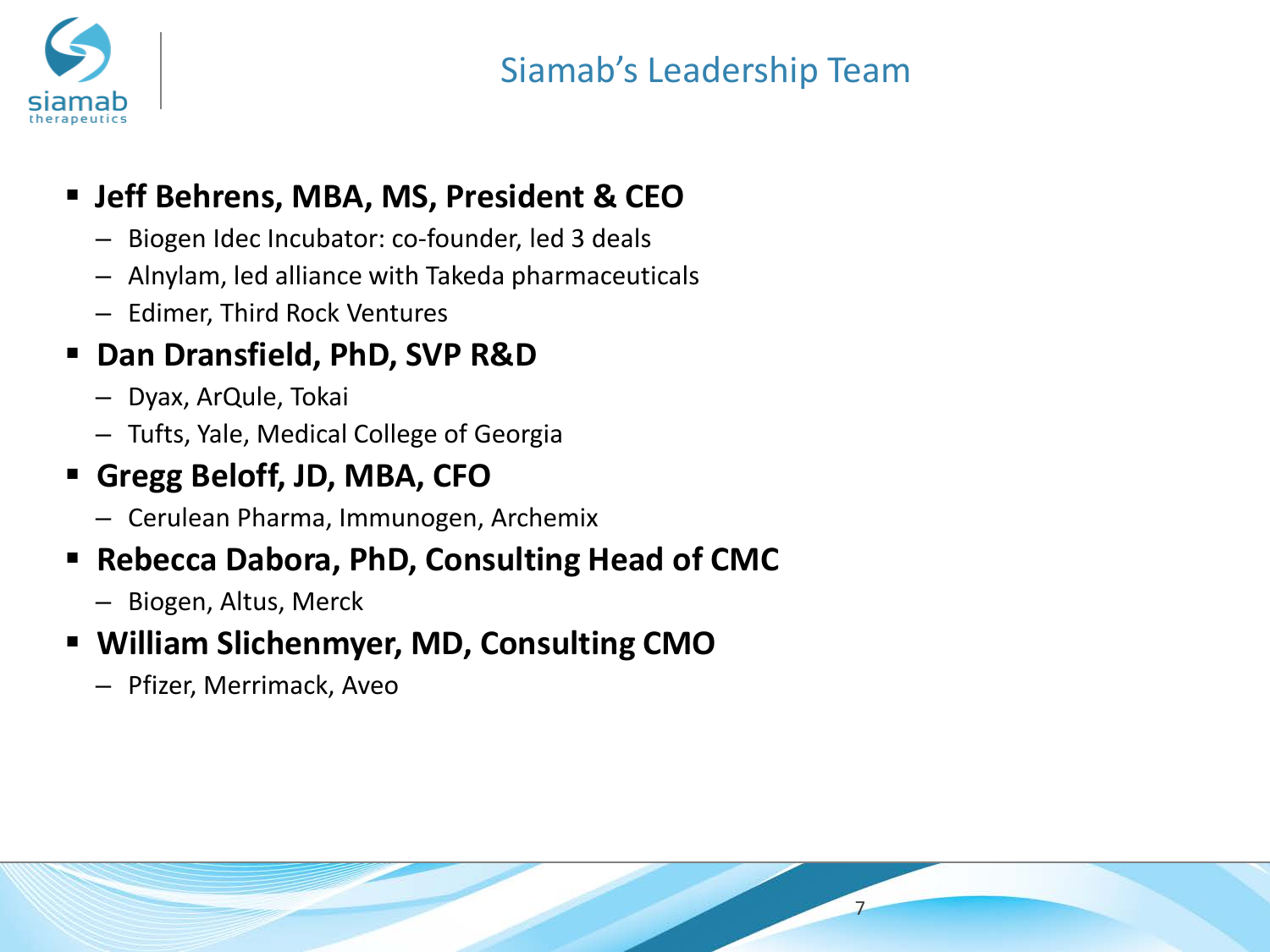

## Siamab Board & Key Advisors

### **Board of Directors**

- **Jeff Behrens -** President & CEO
- **Brad Curley -** Boston Harbor Angels (Chair**)**
- **Adam Feire -** Novartis
- **Ganesh Kaundinya -** Momenta Pharma
- **Peter Kroon -** Exan Capital
- **Gary Pforzheimer -** PG Calc
- **Todd Zion -** SmartCells

### **Glycobiology Advisors**

- **Ajit Varki, MD, PhD (Founder)**  UCSD
- **Joy Burchell, PhD** Kings College London
- **Zach Shriver, PhD**  VP Research, Visterra

#### **Oncology Advisors**

- **Ron Drapkin, MD, PhD**  UPenn
- **Bo Rueda, PhD** Mass General Hospital

### **Lead Program Development & Company Building**

- **Morris Rosenburg, PhD** former EVP, Seattle Genetics
- **Peter Kiener, PhD** CSO, Sucampo Pharmaceuticals
- **Haifeng Bao, PhD**  Preclinical Consultant, former MedImmune

8

 **John Edwards** – Genzyme, Genetics Institute, TKT, Adnexus, F-Star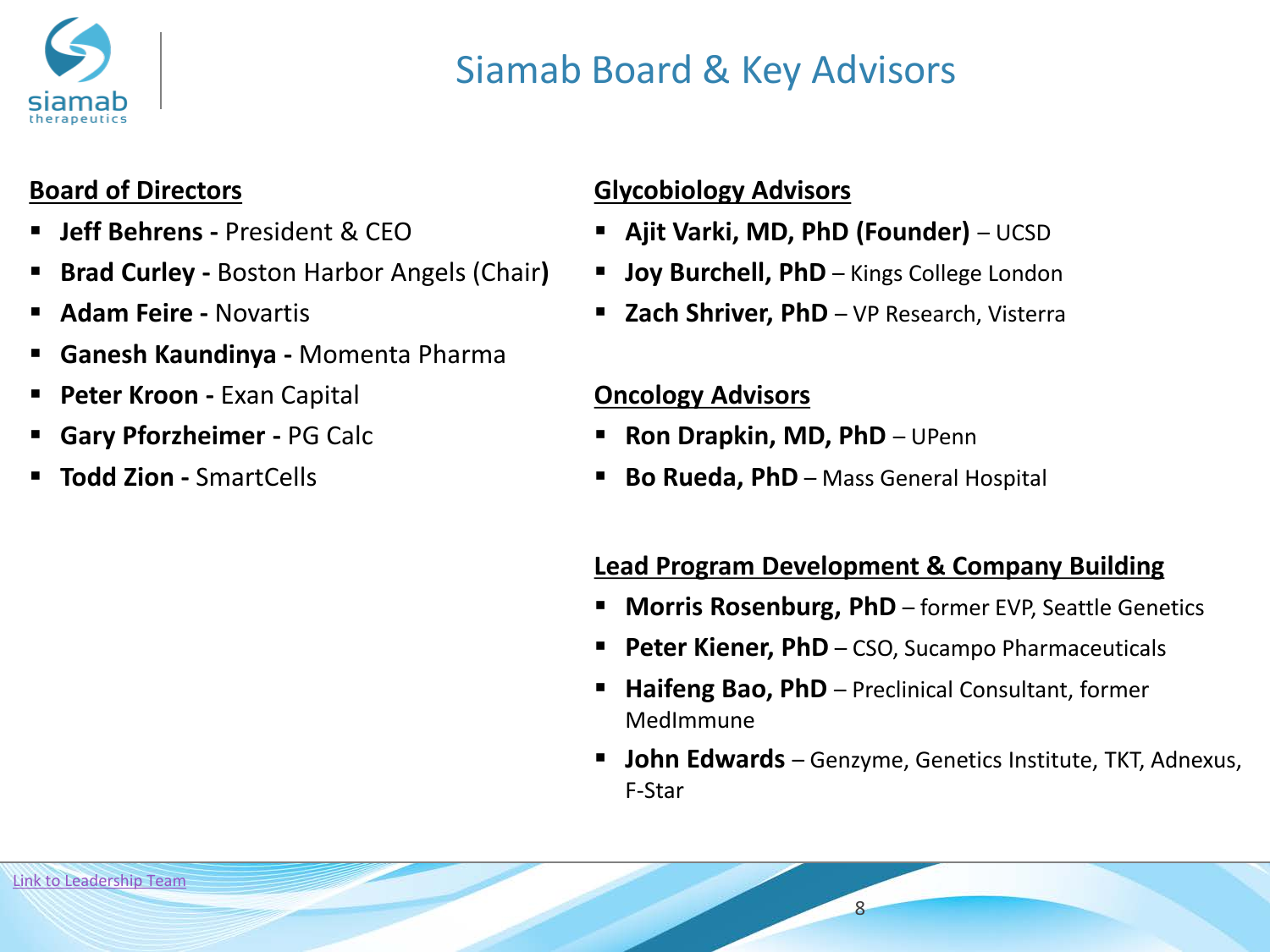

- **Platform discovered multiple mAbs against top priority target: STn**
- MGH collaboration ongoing → chemoresistant/CSC phenotype
- Humanized leads conjugated to vc-MMAE → ADC format
	- Excellent therapeutic window for ADC approach
- **Compelling xenograft & PDX efficacy data**
- **IHC and tissue cross reactivity (TCR) studies completed**
- Pilot cyno tox study  $\rightarrow$  excellent safety profile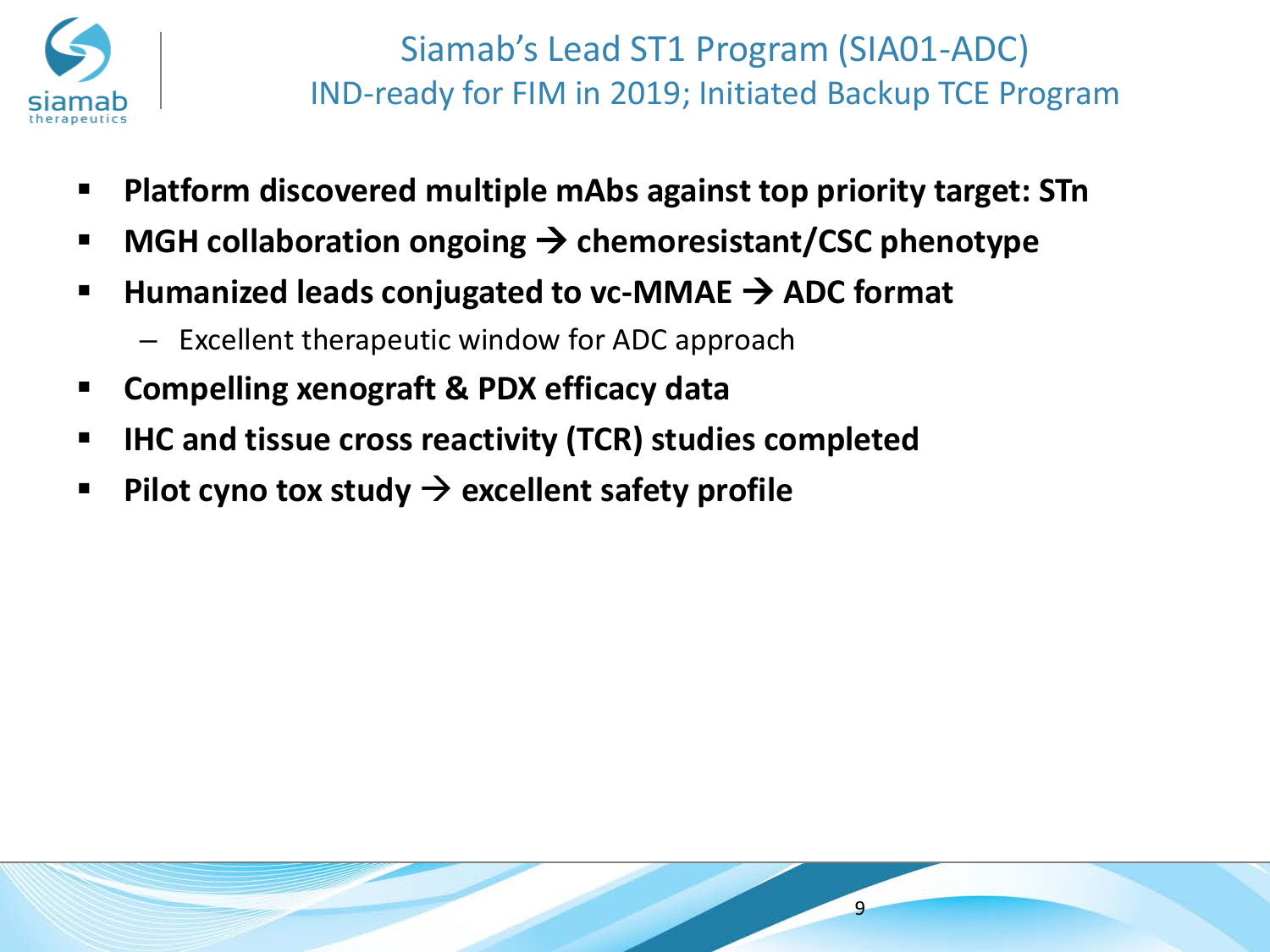

## STn Target Opportunity Serum STn+ Associated with Poor Prognosis

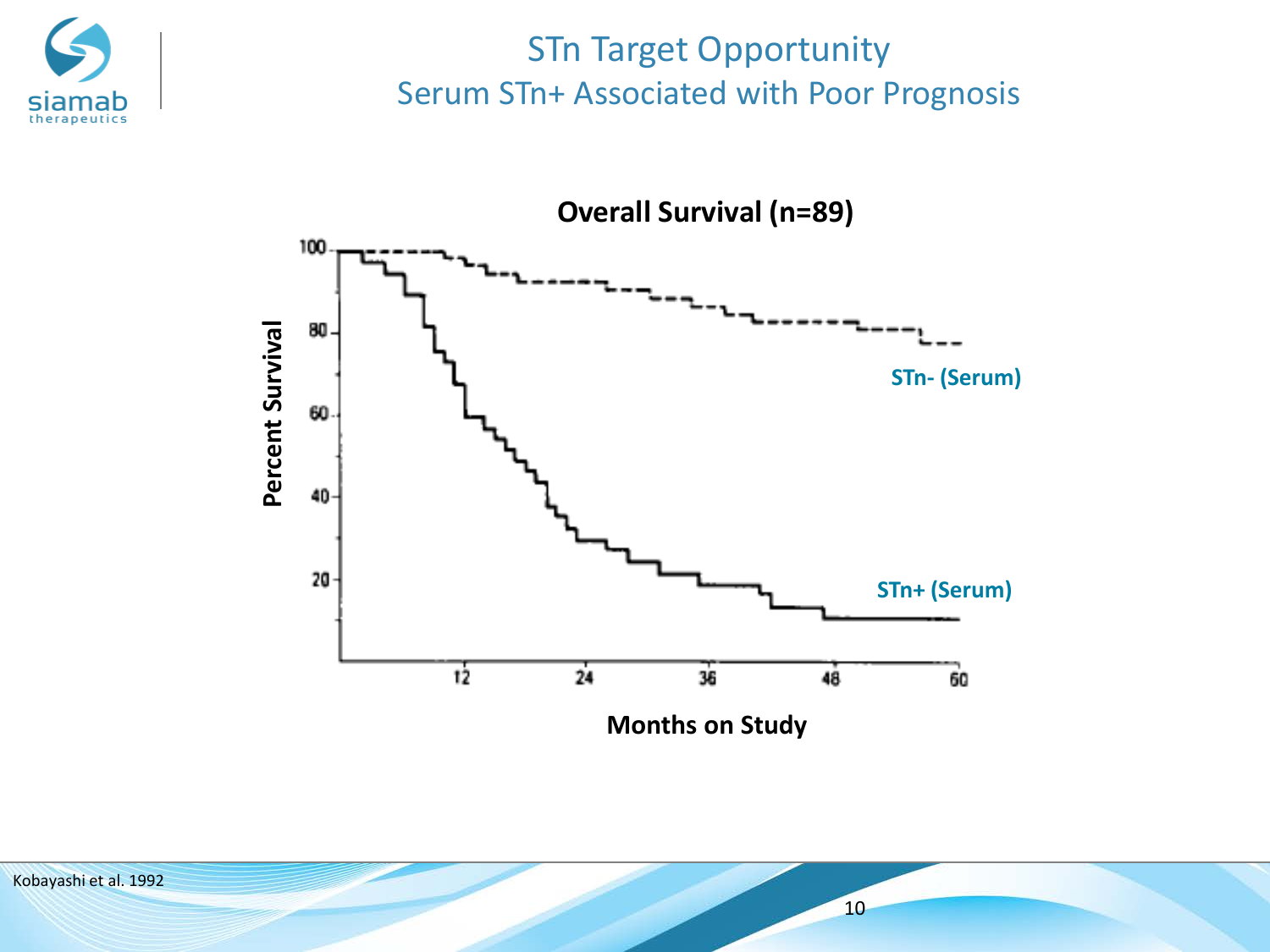

- **Quantified STn expression on primary patient tumor samples and MDSCs**
	- Fresh samples analyzed by flow cytometry
	- Both tumor cells and tumor infiltrating MDSCs express STn in patient samples
- **STn+ MDSCs linked to STn+ tumors in MDA-MB-231 STn+/- model**
- **ST1 ADC depletes STn+ MDSCs in OVCAR3 mouse xenografts**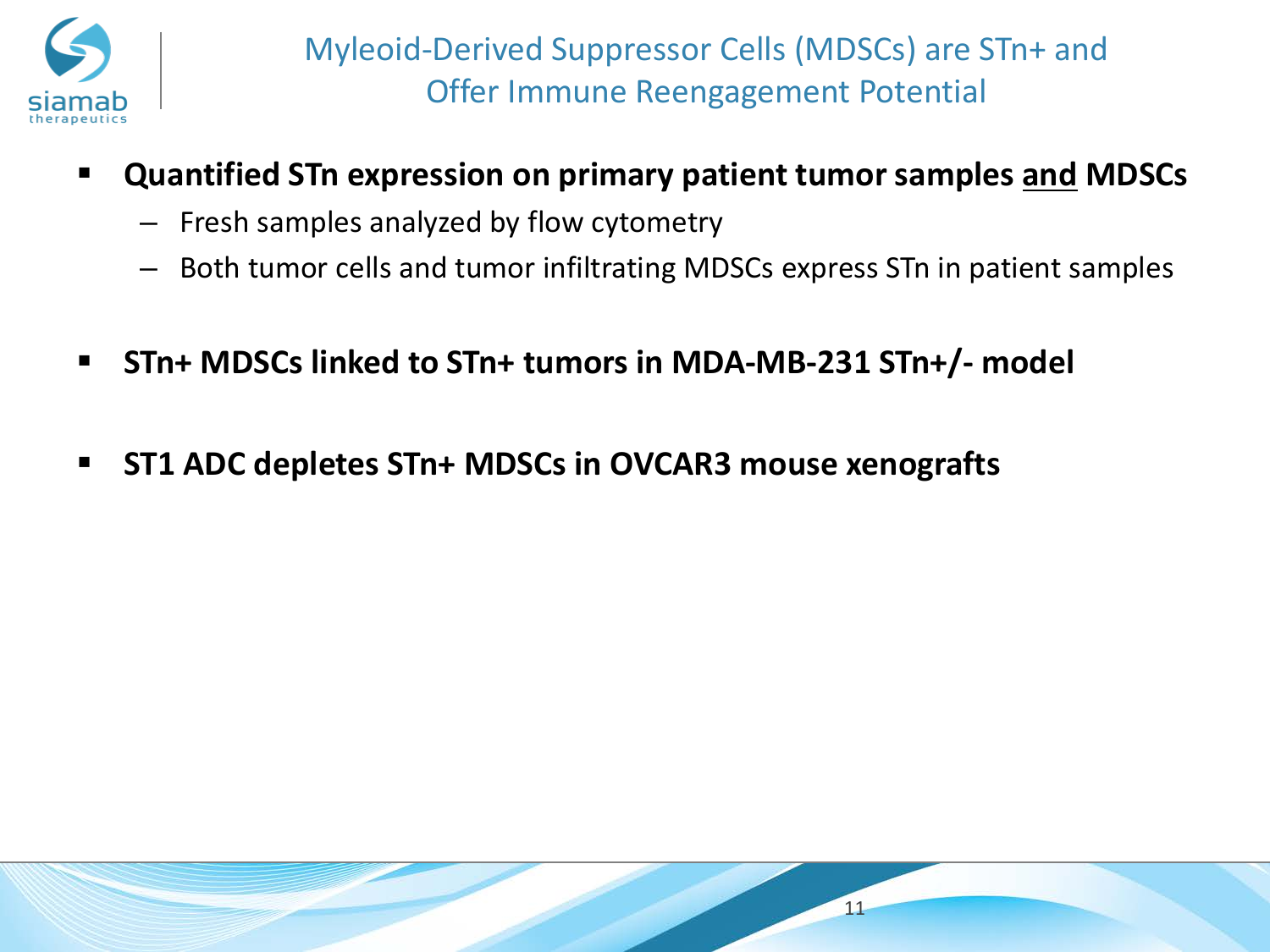

## ST1-ADC Lead Program Results Dramatic PDX Efficacy in Ovarian Cancer PDX Models



**Cisplatin 3mg/kg, q7dx3 SIA01/ST1 5mg/kg (IV), QW (arrow indicates when treatment ended) # of animals/group = 3-5**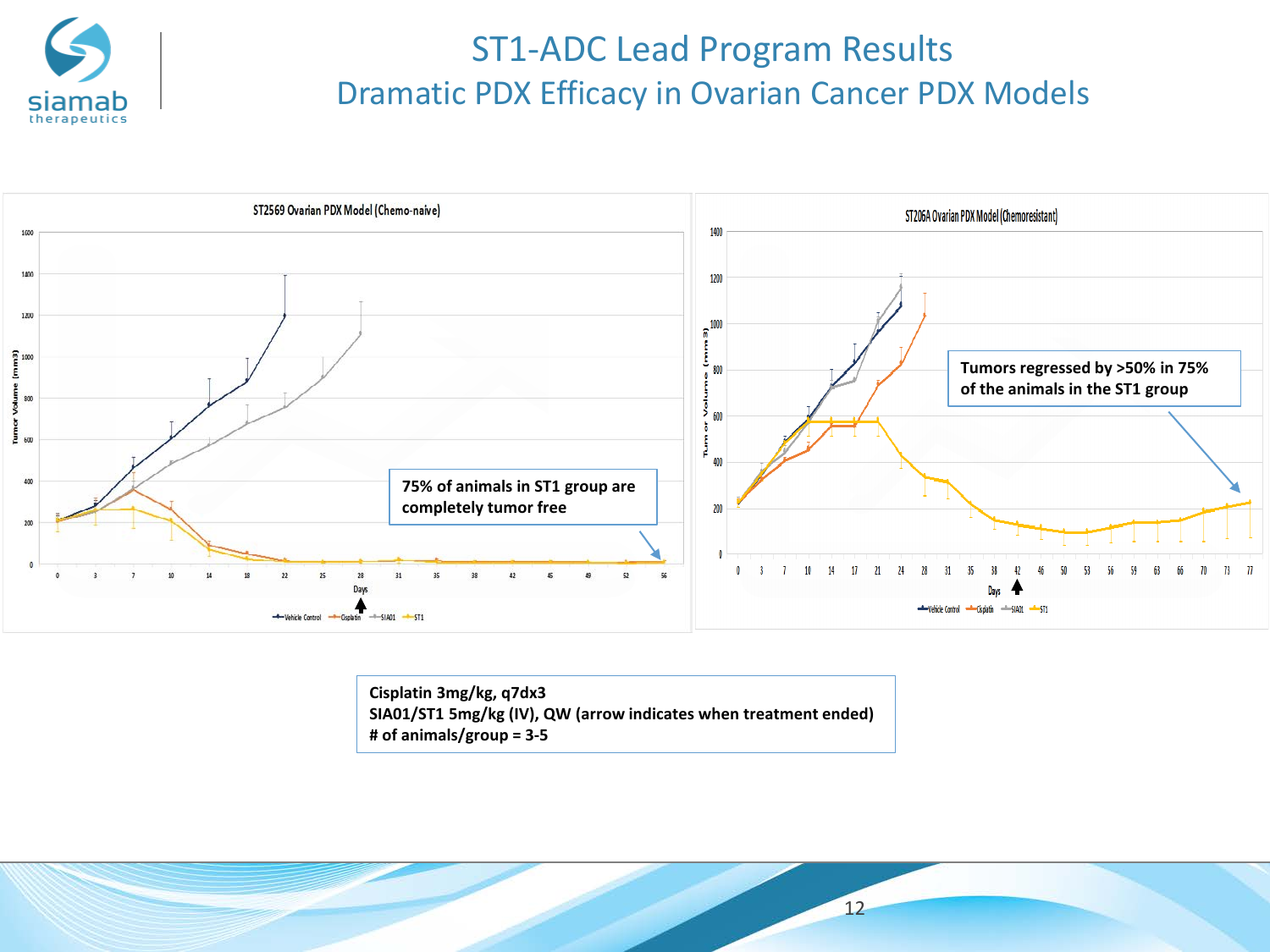

## ST1 Lead Program Results

Pilot Cyno PK/Tox Study Demonstrates Safety & Therapeutic Window

- **2 doses ST1-ADC administered: Days 1, 22 @ 1, 3, 6mg/kg**
	- Designed based on MMAE history/Adcetris® preclinical package
- **Results demonstrate excellent safety profile of ST1**
	- No deaths, no body weight loss (animals maintained weights between 2.20-2.47 kgs)
	- No gross pathologic changes across all organs assessed
	- Histopathologic changes limited to the bone marrow (MMAE class effect)
	- All clinical chemistry results (e.g., LFT's (ALT/AST/ALP), kidney function (CREAT)) normal throughout study
- **Half-life ~4 days; exposure data in-line with published findings for other MMAE ADCs**
- **Derisked IND-enabling GLP tox solid therapeutic window**

| mg/kg allometric scaling      |      |       |                              |
|-------------------------------|------|-------|------------------------------|
| Mouse                         | Cyno | Human |                              |
| 1.00                          | 0.21 | 0.07  |                              |
| 2.50                          | 0.52 |       | 0.19 Efficacy (mouse)        |
| 5.00                          | 1.03 |       | 0.37 Strong efficacy (mouse) |
| 14.56                         | 3.00 | 1.09  |                              |
| 29.13                         | 6.00 |       | 2.17 Tox signs (low/cyno)    |
| 38.83                         | 8.00 |       | 2.90 MTD? (not tested yet)   |
| * Shaded boxes = in vivo data |      |       |                              |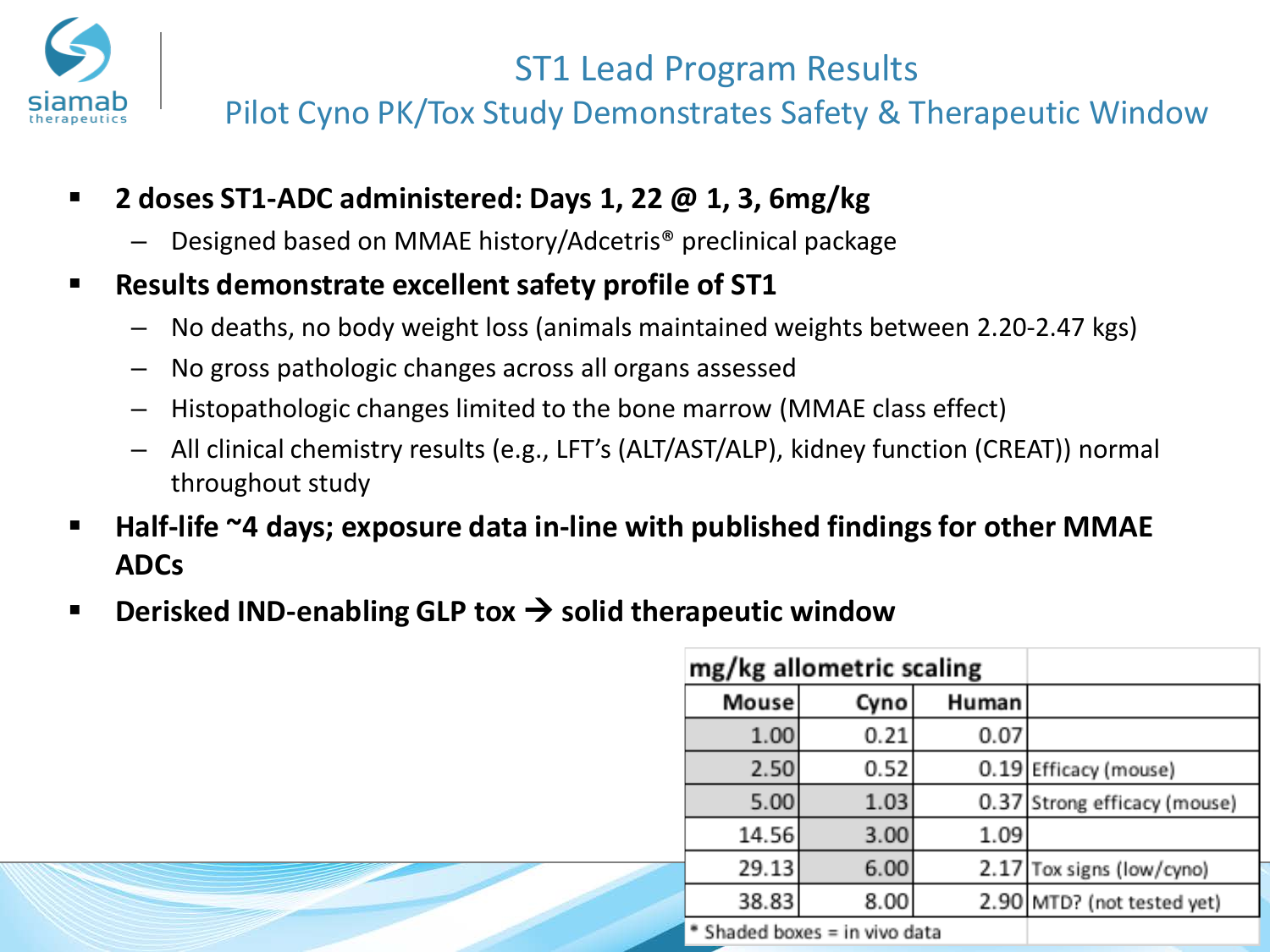

- **Cell line development complete in early Q2 2018**
- **Next steps**
	- Select CMO and initiate GMP scaleup
	- IND-enabling GLP tox studies designed
	- Pre-IND meeting w/FDA in Q3 2018
- **Phase I/Ib studies design in place**
	- Standard 3x3 study with single patient cohorts at lowest doses
	- Expansion cohorts for phase Ib
		- Ovarian
		- Confirmed STn+ tumors
		- Possible 3<sup>rd</sup> cohort: pancreatic or gastric
	- STn expression to be assessed in serum and by IHC when samples available

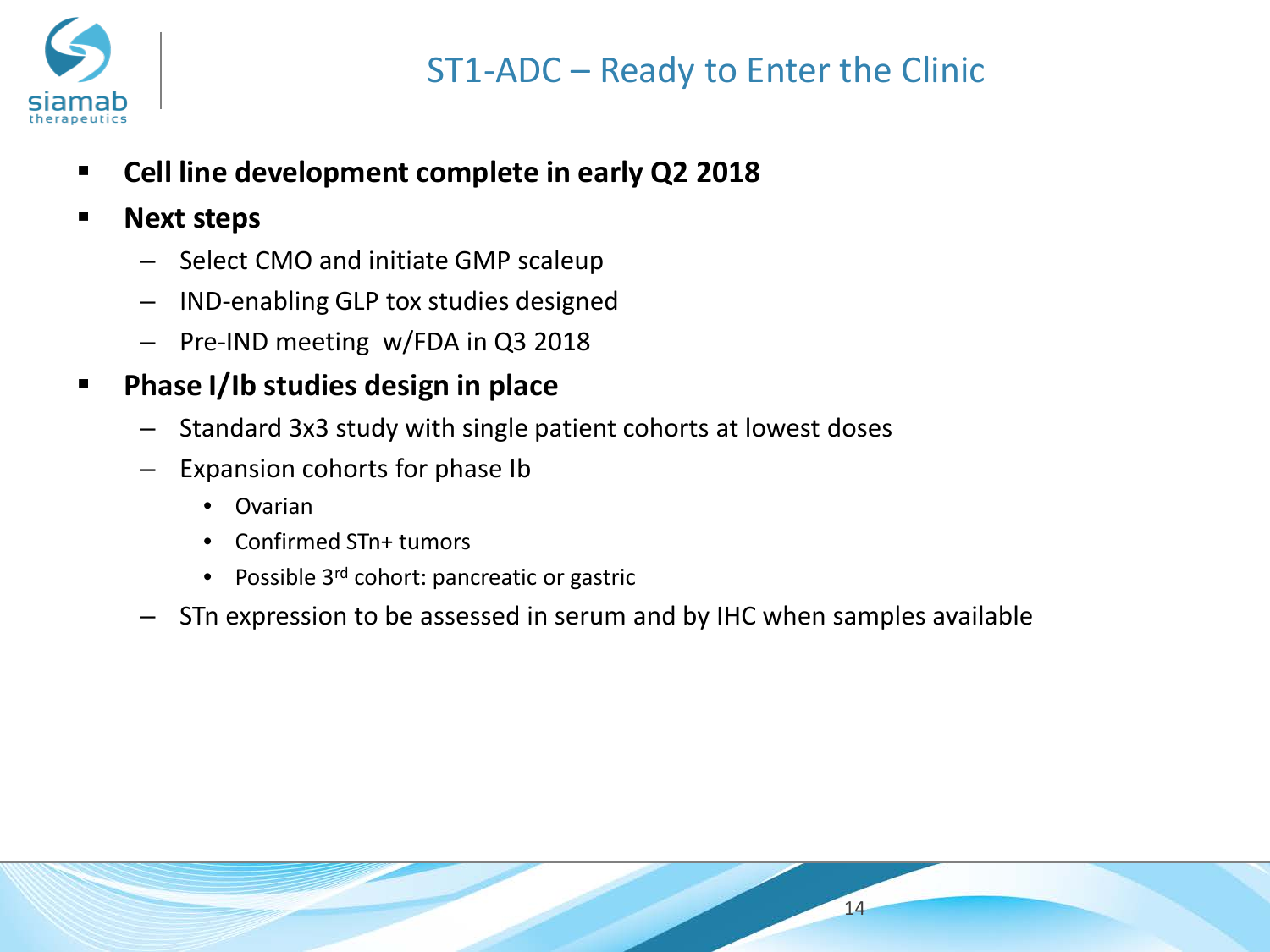

## Lead ST1-ADC Program: Large Commercial Potential STn Glycan Present in Many Carcinomas (and Rare In Normal Tissue)

### **Ovarian cancer – Potential first indication**

- High unmet medical need
- Chemoresistant recurrence common
- 5 year survival rate: 30%
- US incidence: 22,500 cases diagnosed/yr
- Peak sales potential approaches \$1b/yr

### **Other key indications**

- Pancreatic
- Gastric (diffuse subtype)
- Prostate (>80% expression)

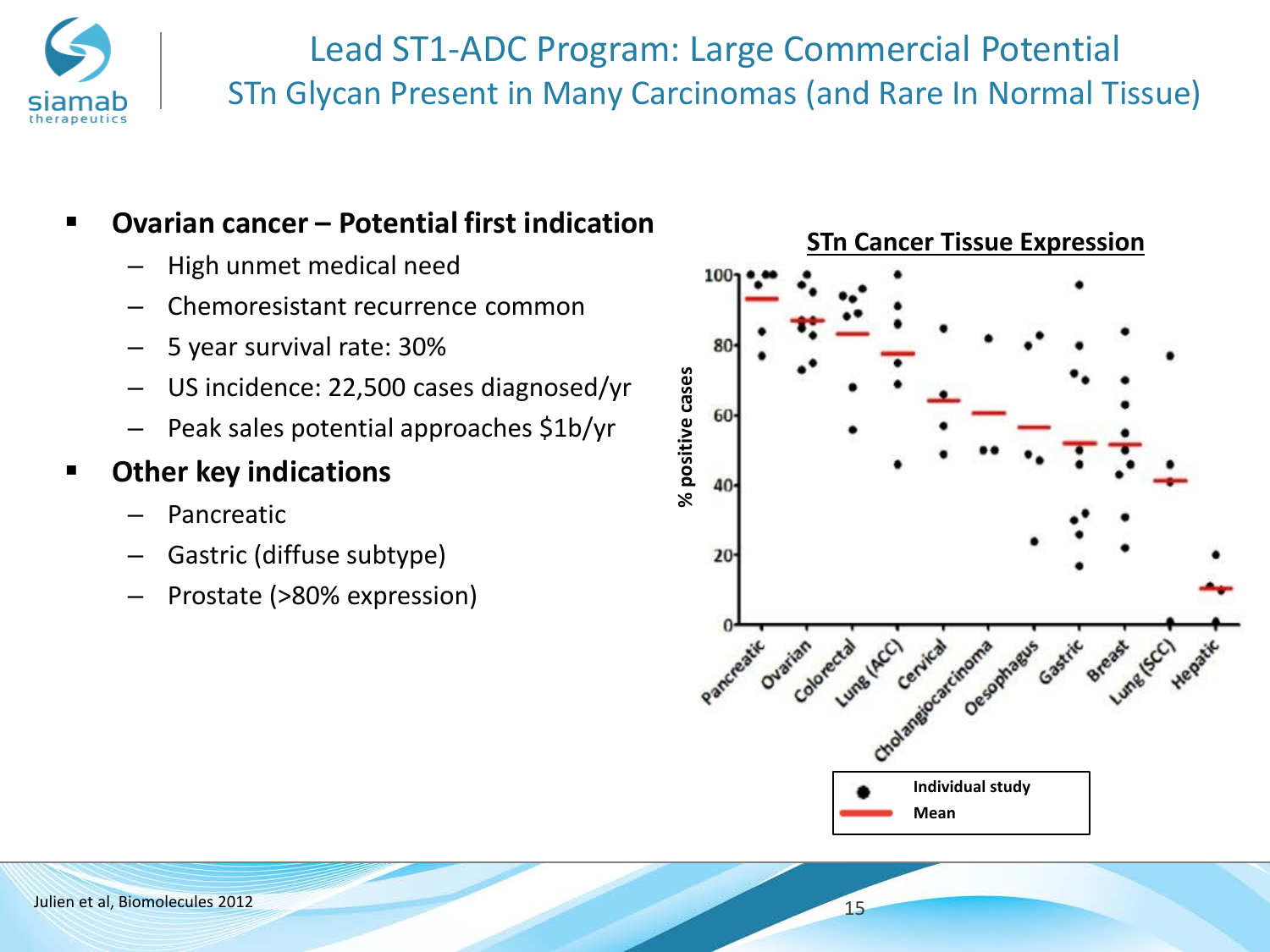

- **Advance lead program to clinical proof-of-concept (phase Ib)**
	- 3 years
	- \$17M program-specific costs: CMC, GLP tox, PhI/Ib studies
		- Australia strategy could reduce this by ~\$5m (tax rebate)
	- $-$  G&A \$3M
- **Advance pipeline**
	- $-$  1-2 lead candidate programs  $\rightarrow$  \$5M pipeline costs
- **Complete second pharma deal**
	- >\$10M free cash flow (2018-2020)
	- Incremental to raise and budget